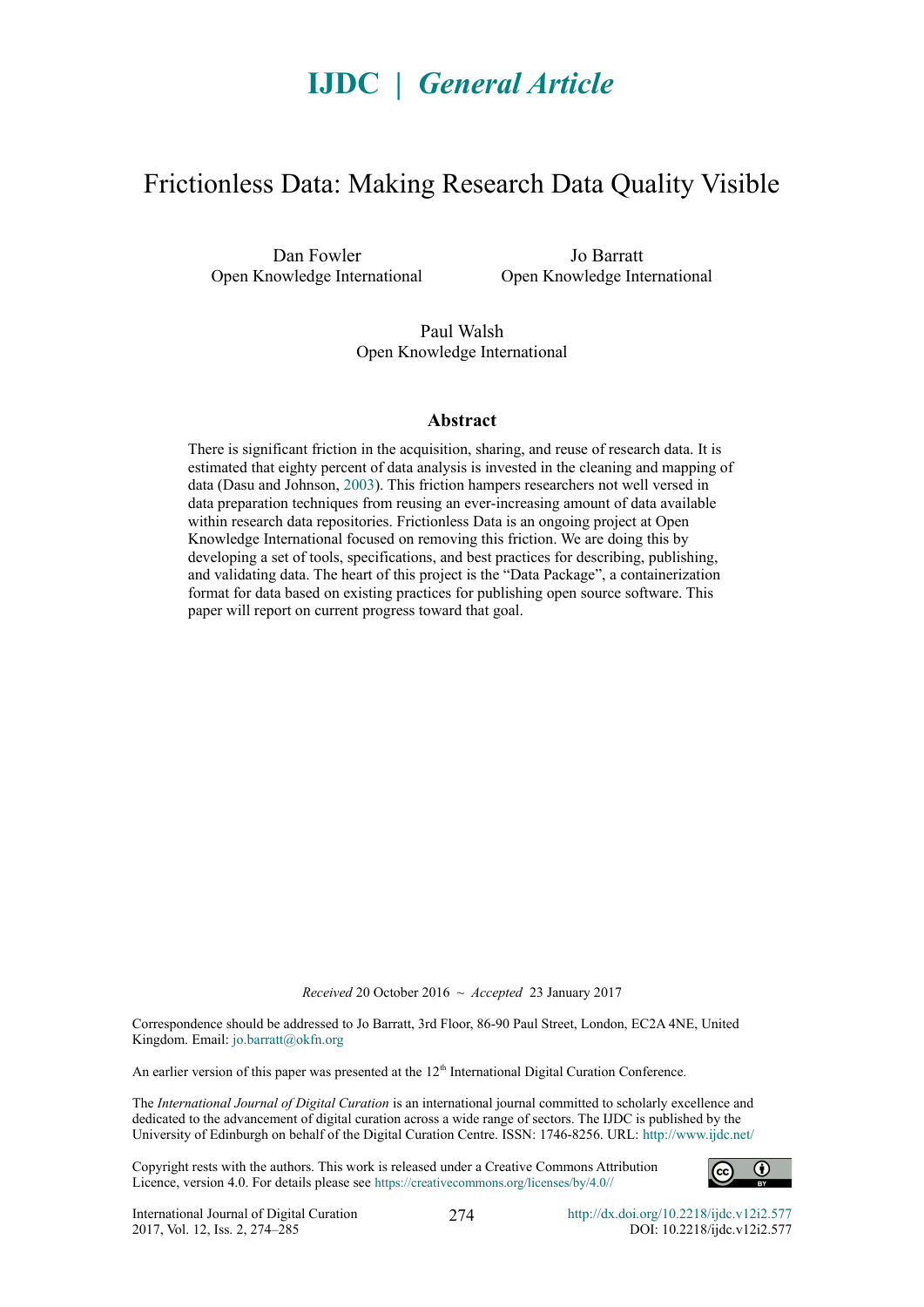## **Introduction**

Sharing data for reuse by other researchers is an increasing norm within scientific practice. It helps build a sense of trust in published results, promotes transparency, and encourages reproducibility (Peng, Dominici and Zeger, [2006\)](#page-10-4). Open Knowledge International has long advocated for "open" approaches to civic engagement through the development of tools, standards, and best practices for sharing data. We have promoted awareness of these practices in scientific research through forums such as the Working Group on Open Data in Science (Molloy, [2011\)](#page-10-3). Despite growing awareness of the benefits of sharing research data, there are often legal, social, and technical barriers. Through our Frictionless Data project, we have investigated the extent to which we can address some of the technical barriers through a non-proprietary, interoperable, extensible, and distributed approach to sharing data called the Data Package.

The Data Package is a format for storing useful metadata alongside a dataset expressed as a simple JSON file named datapackage.json. The Data Package, with respect to research, is not about long-term preservation, citation, or documentation of research processes or protocols. Rather, it focuses specifically on the import and publishing stages of a data analysis project.<sup>1</sup>

#### **Why Does Open, Granular Metadata Matter?**

We currently focus on packaging data that naturally exists in "tables" – for example, CSV files – a clear area for enrichment illustrated by guidelines issued by Wellcome Open Research. The guidelines mandate:

'Spreadsheets should be submitted in CSV or TAB format; EXCEPT if the spreadsheet contains variable labels, code labels, or defined missing values, as these should be submitted in SAV, SAS or POR format, with the variable defined in English' (Wellcome Open Research, [2016\)](#page-10-2).

Guidelines like these typically mandate that researchers submit data in nonproprietary formats; SPSS, SAS, and other proprietary data formats are accepted due to the fact they provide important contextual metadata that haven't been supported by a standard, non-proprietary format. The Data Package specifications – in particular, our Table Schema specification – provide a method of assigning functional "schemas" for tabular data which define expected types, enumerated values, constraints (e.g. maximum and minimum expected values for columns), and relations between columns in an attempt to address this.

One reason researchers might be disincentivized to share data is the fear that it will be "misinterpreted" due to the complexity of the data (Tenopir et al., [2011\)](#page-10-1). In the absence of good metadata, misinterpretation of even simple datasets is not only possible, but likely given the heuristic nature of automatic type inference in data analysis programs.

In one example of such an issue, Zeeberg et al. [\(2004\)](#page-11-1) and later Ziemann, Eren and El-Osta [\(2016\)](#page-11-0) describe a phenomenon where gene expression data was silently corrupted by Microsoft Excel:

<span id="page-1-0"></span><sup>1</sup> The full specifications can be found at [http://specs.frictionlessdata.io](http://specs.frictionlessdata.io/)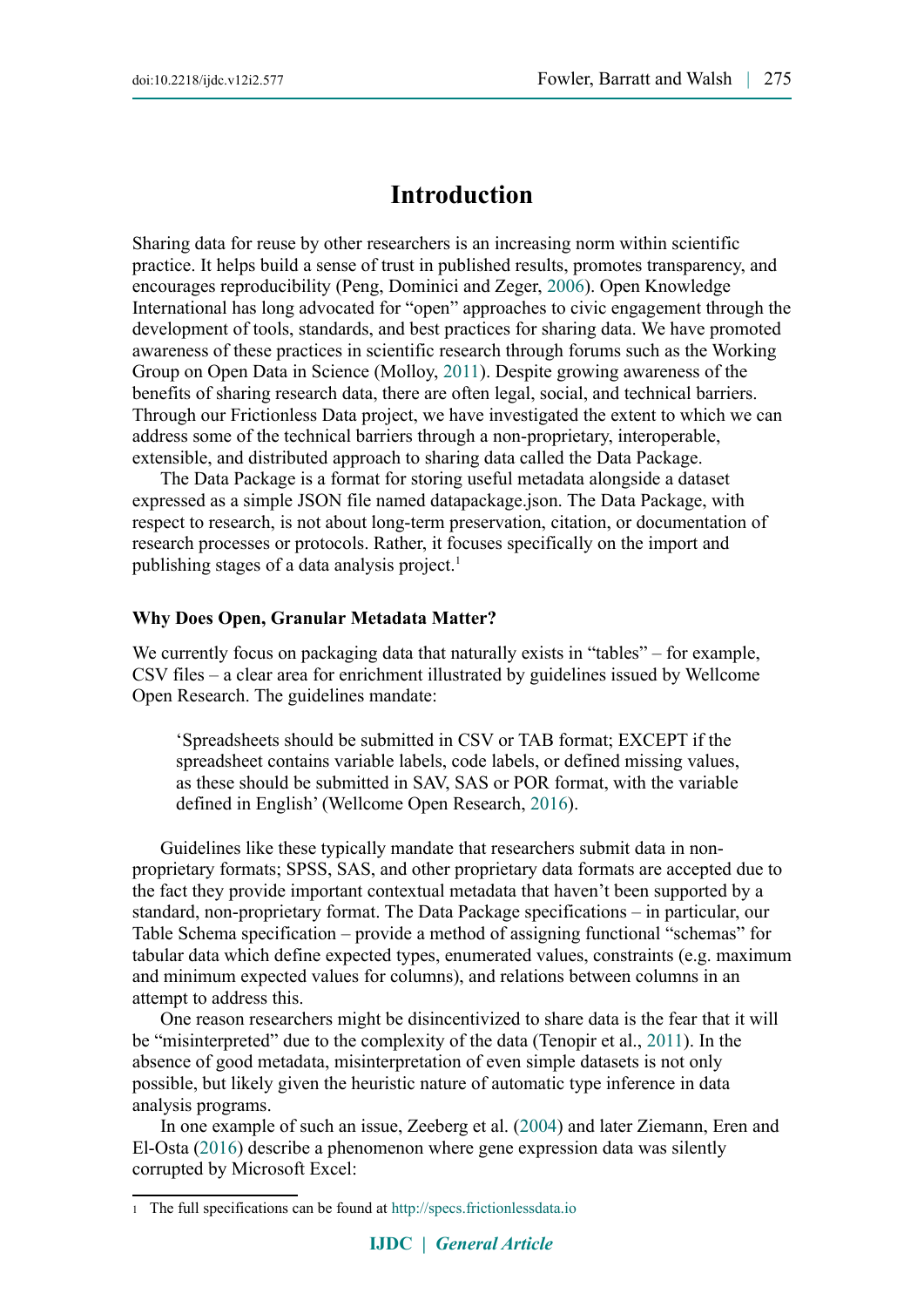'A default date conversion feature in Excel (Microsoft Corp., Redmond, WA) was altering gene names that it considered to look like dates. For example, the tumor suppressor DEC1 [Deleted in Esophageal Cancer 1] [3] was being converted to "1-DEC"" (Zeeberg et al., [2004\)](#page-11-1).

These errors didn't stop at the initial publication, but rather propagated through multiple data repositories. Zeeberg et al. [\(2004\)](#page-11-1) describe various technical workarounds to avoid this problem, including using Excel's text import wizard to manually set column types every time the file is opened. A simple, open, and ubiquitous method to unambiguously declare types in columnar data – columns containing gene names (e.g. "DEC1") are strings not dates and "RIKEN identifiers" (e.g. "2310009E13") are strings not floating point numbers – paired with an Excel plugin that reads this information may be what is needed. By providing this granular metadata with the data, both users and software programs can use it to automatically import into Excel, R, SQL, or other data analysis software without having to resort to manual, error-prone processes.

#### **Similar Initiatives**

There are several other data "packaging" initiatives that currently exist that share a "files on disk" model for pairing data with metadata. These include BagIt (Kunze et al., [2016\)](#page-10-7) and W3C's CSV on the Web (CSVW) (W3C, [2016\)](#page-10-6). BagIt is a dataset packaging format popular among libraries, including the Library of Congress in the US, designed to support disk-based storage and network transfer of arbitrary digital content. BagIt focuses on archival of digital assets (primarily content) while Data Package focuses on describing the structure of packaged data. In addition, a key element of the Data Package approach is integration with existing tooling and extensibility to many types of data, both of which are not priorities for BagIt.

CSVW, the result of a W3C working group concluded in 2016, is more directly comparable. CSVW started as an effort to standardize the then-prototype Tabular Data Package specification with several modifications to ensure web-friendliness. Given the degree of overlap in our approaches and supporting tools, we imagine increasing crossover in tool and specification support as the Data Package specifications and related tooling mature.

#### **Progress**

Work on the Data Package specifications and related tooling has been in progress for several years. In 2016, supported by the Alfred P. Sloan Foundation, we have worked to reach version 1.0 of the specifications while creating a set of tools informed by real experience. To do this, we have identified and worked with researchers in fields such as as computational biology, energy modeling, and neuroscience who have expressed interest in exploring proof-of-concept pilots. We have also documented the experiences of groups and individuals who had already adopted the specifications through a series of case studies. In addition, we have initiated several technical partnerships with organizations such as the Open Data Institute and rOpenSci (Ram, [2013\)](#page-10-5) to develop software libraries and tools. Understanding the need for broad awareness to encourage adoption, we have promoted this approach through presentations, blog posts, and tutorials at research events. At the same time, we have continued developing our core Python and JavaScript tooling.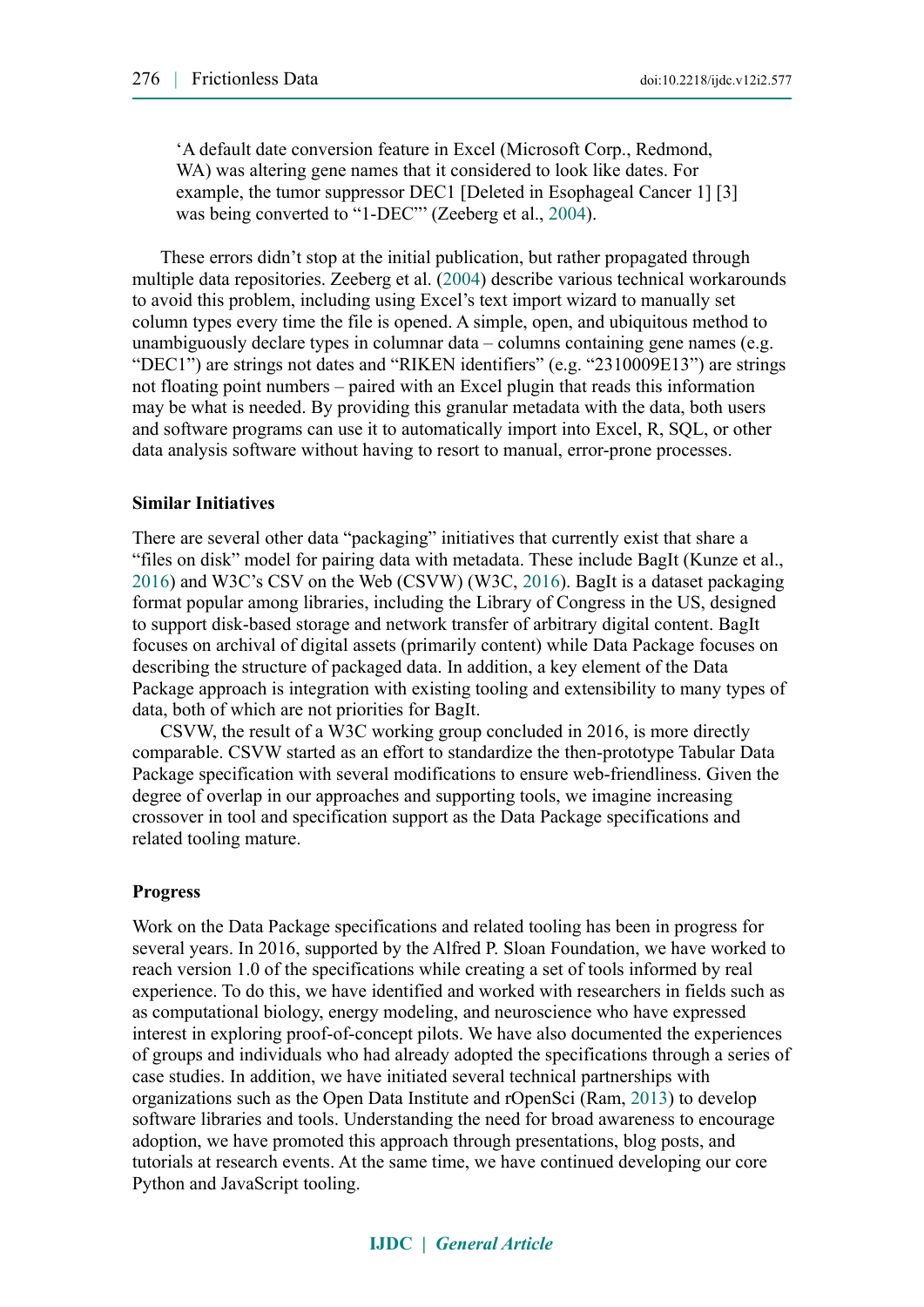#### **Case Studies**

To help capture some of the motivations, successes, and challenges of those already using the specifications, we have started a case study series<sup>2</sup>. We interviewed the developer of Dataship, a social platform for data analysis; a developer at Tesera, a software consultancy; and researchers at Open Power System Data, a collective researching methods of publishing high quality and legally open energy data online. Two main themes emerged: (1) Data Packages provide software developers with a standard container for passing data in cloud-centric workflows and (2) Data Packages provide a useful method to self-publish research data with clear metadata.

#### **Standard container for cloud-based applications**

The developer of Dataship, a social network for analyzing data via Jupyter-style notebooks, adopted the Data Package as the base format for these notebooks rather than build his own ad hoc data structure. This was, in part, to build on a growing set of tools such as dpm, a command-line tool for downloading Data Packages:

'Every notebook on Dataship is also a Data Package. Like other Data Packages it can be downloaded, along with its data, just by giving its URL to a tool like dpm' (Waylon Flinn, Dataship).

Similarly, developers at Tesera used the specifications, paired with CSV files, as an intermediary format for passing data from a variety of proprietary sensors – including those for Light Detection and Ranging (LiDAR) and color infrared – around various services such as those provided by Amazon.

'This helps us ensure good interoperable data at a foundational level, thereby making it easier to use for analysis, visualization, or modeling without extensive ad hoc quality control' (Spencer Cox, Tesera).

These projects highlight the utility and flexibility of the Data Package formats in a variety of developer-friendly, research-adjacent use cases. They are also provide examples of the growing ecosystem of externally developed tools and platforms that support the specifications.

#### **High quality publishing format for research data**

Open Power System Data's use of the specifications demonstrates a use case for working researchers. Open Power System Data<sup>3</sup> is a free-of-charge and open platform providing clean, high quality data needed for power system analysis and modeling (Lion Hirth and Ingmar Schlecht, Open Power System Data). The platform provides a way to harmonize poorly structured energy datasets across a variety of formats, file types, and indicators for exposing missing or invalid data. In addition, licensing issues are a core concern for this project; the specifications provides a clear, machine-readable way for data publishers to assign a license to their data.

#### **Learnings**

Overall, these case studies point to an early positive reaction from groups with direct or indirect research use cases. What remains to be explored is how Data Packages

<span id="page-3-0"></span><sup>2</sup> Frictionless Data Case studies:<http://frictionlessdata.io/case-studies/>

<span id="page-3-1"></span><sup>3</sup> Open Power System Data: [http://open-power-system-data.org](http://open-power-system-data.org/)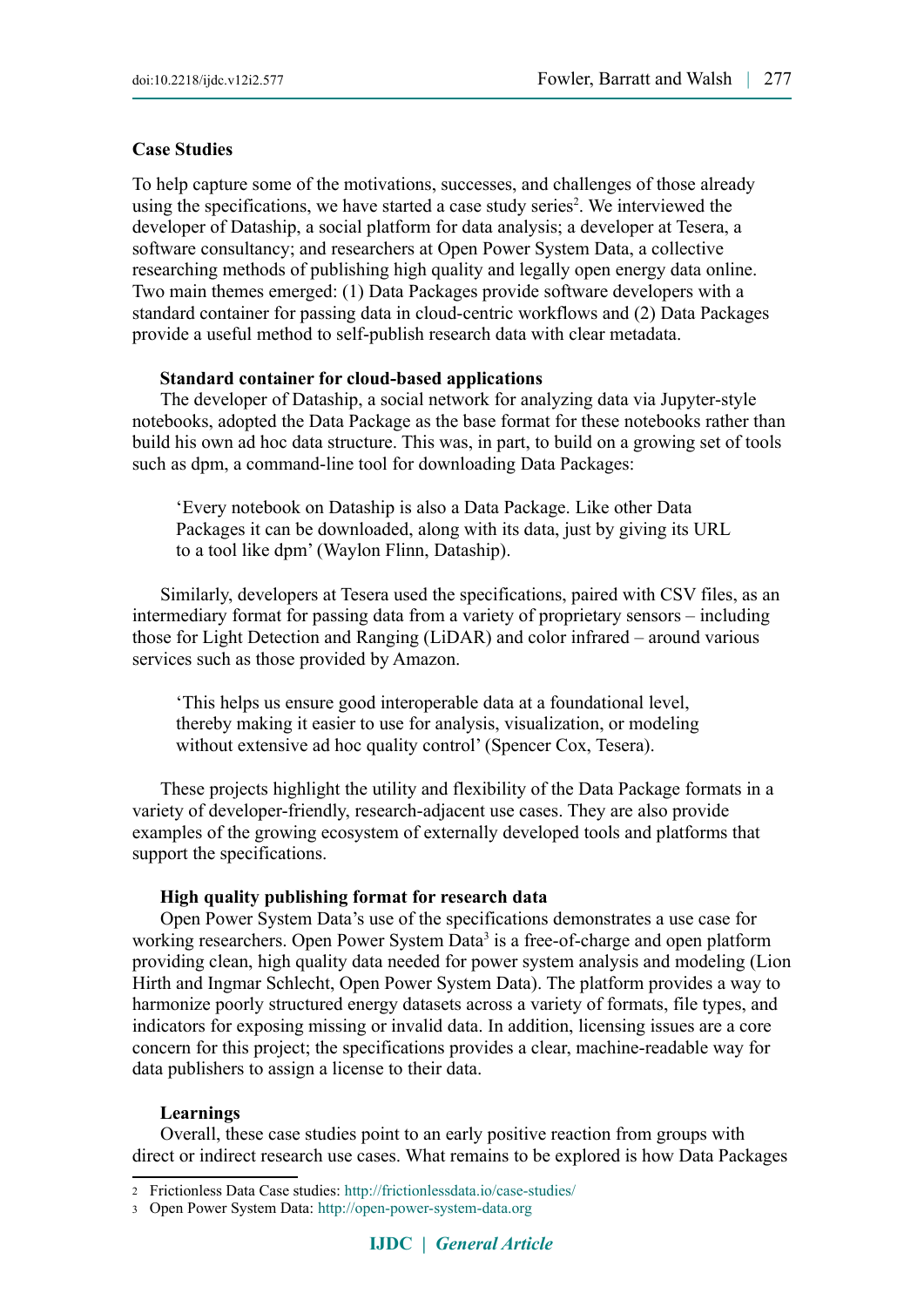provided through these platforms are used. This is partly dependent on further development of software integrations, improvements to our existing tools, greater awareness, and wider deployment of Data Packages across research data repositories.

#### **Pilots**

We have pursued proof-of-concept pilots to explore various research data use cases in fields like energy data, computational biology, and archaeology. Having started at the end of 2016, most of these pilots are only just underway. We look forward to sharing more outputs of each pilot as time goes on.

#### **Data management for TEDDINET**

As part of the Data Management for TEDDINET (DM4T), Open Knowledge International are working with researchers at the University of Bath to pilot the use of Frictionless Data specifications and tooling for datasets created through TEDDINET (Transforming Energy Demand through Digital Innovation NETwork)<sup>4</sup>. The goal of the pilot is to demonstrate this approach to preparing and publishing research data to facilitate greater re-use. This pilot is being conducted in the open on  $G$ it $H$ ub<sup>5</sup>.

In an initial example, a dataset containing Electrical Load Measurements was "packaged" using our Python library: the dataset's README, which contained a data dictionary, was encoded into a datapackage.json without altering the CSVs that comprise the dataset. This allows the full, multi-CSV dataset to be loaded into R at one time, using our Data Package library for R for analysis.

#### **Active Data Biology at Pacific Northwest National Laboratory**

We are working with a computational biologist at Pacific Northwest National Laboratory (PNNL) who is developing a collaborative data analysis tool for biological data called Active Data Biology. Data and analysis scripts for studies in the project are stored in GitHub. In the repository, a datapackage.json file has been created for the core metadata.tsv file. This describes the format of the file as well as the types and value constraints of the dataset. Through the Data Package, we have defined "missing values" for columns and types. As an example, here is the field metadata for the primary therapy outcome success column of metadata.tsv:

```
{
   "constraints": {
     "enum": [
       "COMPLETE RESPONSE",
       "PARTIAL RESPONSE",
       "PROGRESSIVE DISEASE",
       "STABLE DISEASE"
],
   "description": "it means the primary treatment a 
success
                    (the patient survived)",
   "missingValues": [
     "[Not Applicable]",
     "[Not Available]",
```

```
4 TEDDINET: https://teddinet.org/
```

```
5 DM4T Pilot GitHub Repository: https://github.com/frictionlessdata/pilot-dm4t
```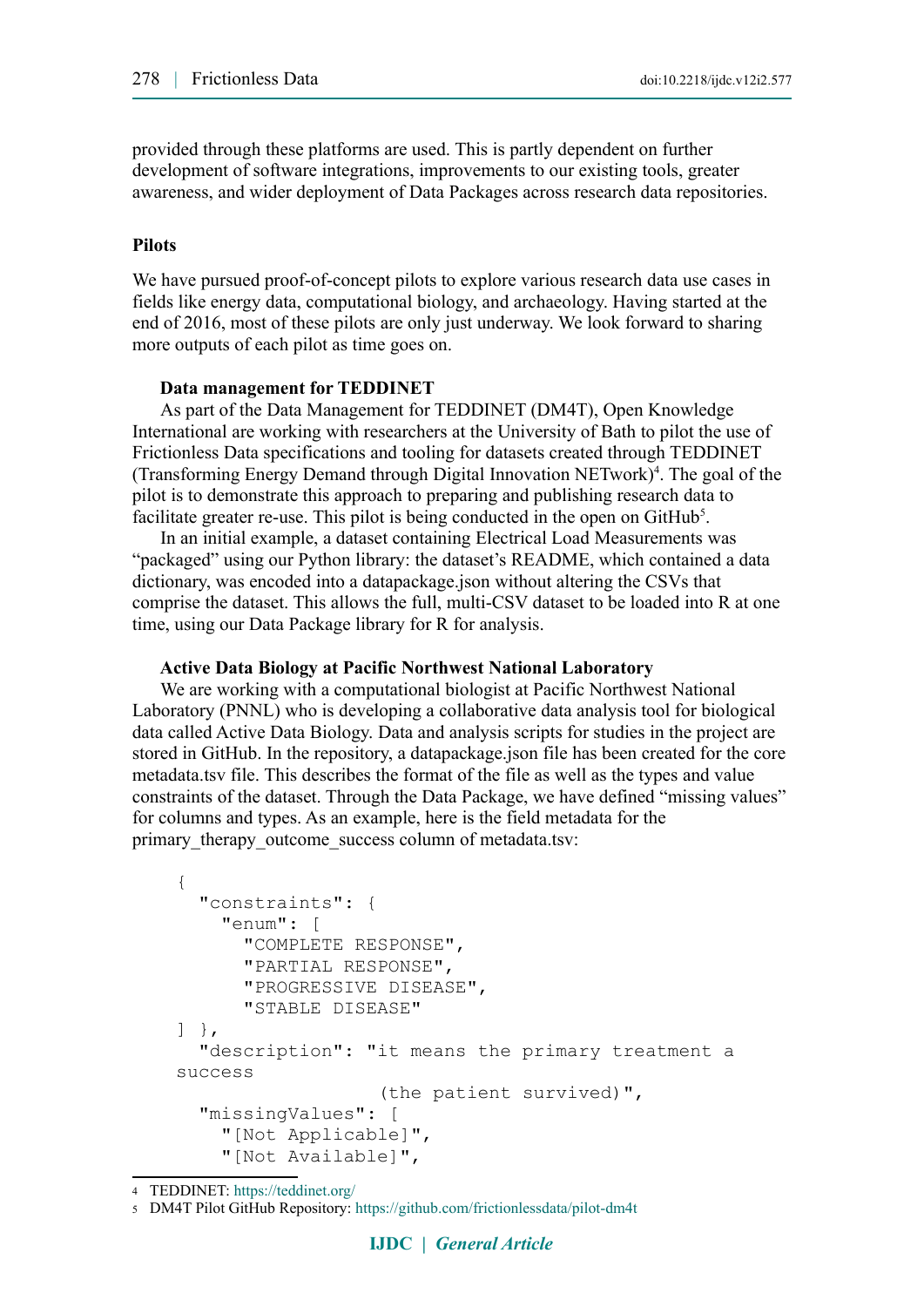```
 "[Pending]"
  \frac{1}{\sqrt{2}}"name": "primary_therapy outcome success",
   "type": "string"
}
```
This pilot is directly informing work on a data validation service called "GoodTables.io" (see below) to automatically validate and flag errors on entry, maintaining data integrity over the life of a study and beyond. This pilot is being conducted in the open on GitHub<sup>6</sup>.

#### **The Western Pennsylvania Regional Data Center**

The Western Pennsylvania Regional Data Center (WPRDC) provides a shared technological and legal infrastructure to support research, analysis, decision making, and community engagement. We will be working with the University of Pittsburgh Center for Urban and Social Research to pilot a number of tools on the portal, including the Data Quality Dashboard, Good Tables and integrations with CKAN.

#### **Archaeology Working Group**

In addition to our more formal pilots, drawing on the strength of the Open Knowledge Network, we have started to work the Open Archaeology Working Group to explore open approaches to working with archaeological data. In the latter part of 2016, we have worked with the group to pilot an approach to storing and manipulating archaeological data in Data Packages.

#### **Technical Work**

#### **Specifications working group**

The working group has met monthly ensure the specifications are as useful as possible to a wide range of users of users by reaching version 1.0 by the end of 2016. The working group is curated by Rufus Pollock as well as the Frictionless Data Technical Team at Open Knowledge and includes representatives from DAT project, Tesera Systems, Link Digital, Open North and the University of Washington. Version 1.0 of the specifications was released on 23rd January 2017, a significant milestone for the Frictionless Data team, and for the community of consumers of our specifications and tooling. Notable aspects of the v1 specification release include the following:

- The removal of many examples of unclear/ambiguous wording making it hard to implement specifications in certain corner cases;
- The delivery of around 20 core fixes and enhancements targeted for version 1.0;
- A redesign of how we write the specifications to make it easy to generate RFC versions for the IETF;
- The addition of a new specification for "Data Resource", which was previously only specified as part of "Data Package". The distinct Data Resource specification addresses an extremely common use case / pattern that we have seen in our own work and that of others;

<span id="page-5-0"></span><sup>6</sup> PNNL GitHub Repository:<https://github.com/frictionlessdata/pilot-pnnl>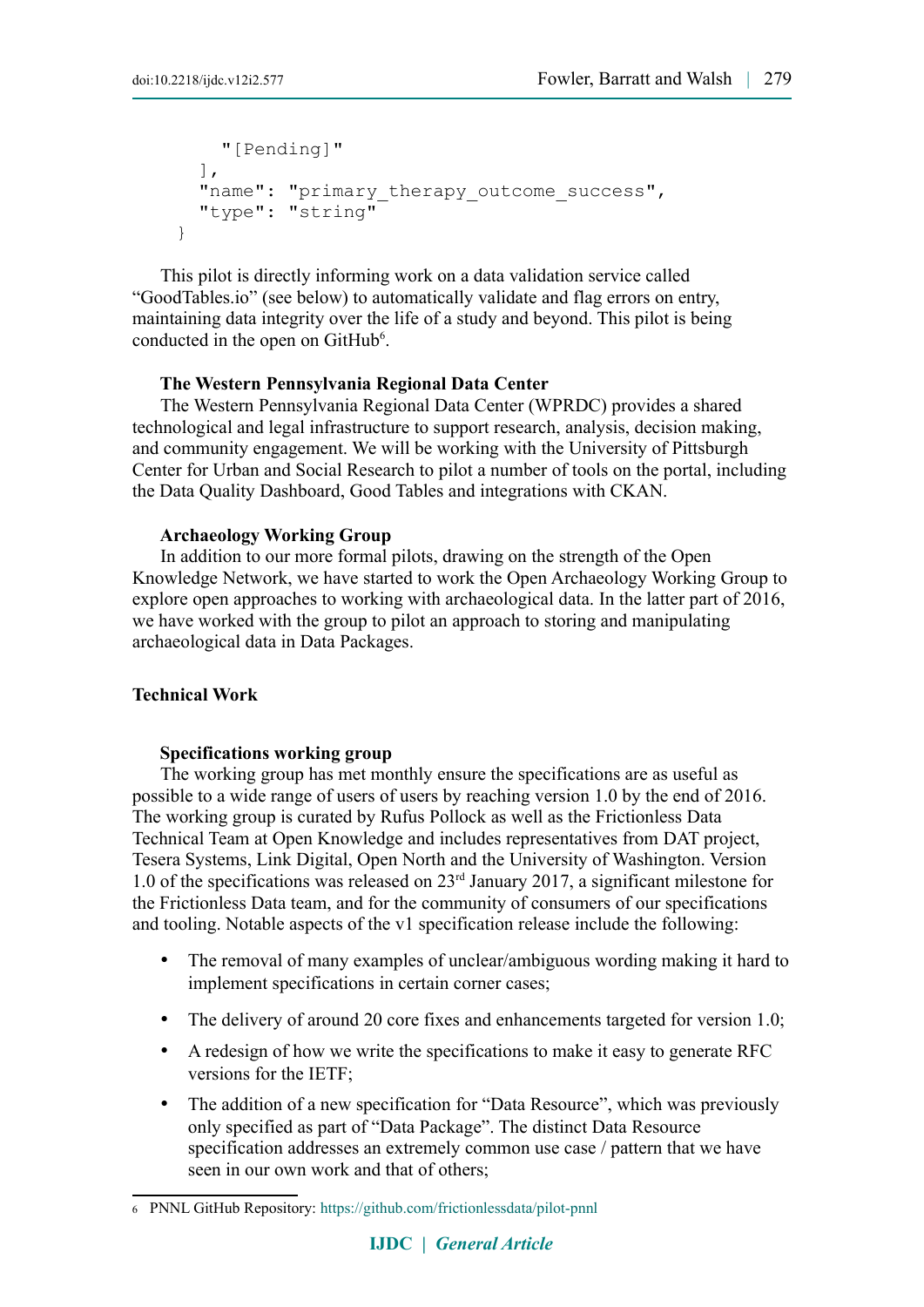- The renaming of JSON Table Schema to Table Schema, and the simplification of some important aspects of that specification;
- The official registration of media types for the specifications with IANA, which was confirmed on  $11<sup>th</sup>$  January 2017. This is the first step in official registration of the specifications with global bodies. Next, we are submitting all specifications as RFCs with the IETF. We have registered the following media types:
	- application/vnd.datapackage+json
	- application/vnd.dataresource+json
	- application/vnd.tableschema+json

Setting a deliverable of version 1.0 for the beginning of 2017 forced us to look critically on the ambiguity that had built up in the specifications over the past several years, and allowed us to clarify elements based on real world usage in our own work and in the initial piloting period. The specifications are much stronger for this process, and we have an excellent foundation for swift iteration over 2017. The next steps from this work are to update our core implementations to support the new changes, and to identify a minimal set of enhancements to discuss towards a version 1.1 release in three months.

#### **Internal implementations**

We are working on Python and JavaScript libraries that implement the specifications and meet the needs of our pilot partners and the wider community. The next steps for our internal implementations is to update them to fully support version 1.0 of the specifications. Afterwards, there will continue to be maintenance and bug fixing, but the majority of our development efforts will shift "higher up the stack" to the applications we can build for users on top of this base, and as validated via our piloting.

- Data Package (Python)<sup>7</sup>
- Data Package (JavaScript)<sup>8</sup>
- Data Package JSON Table Schema (Python)<sup>9</sup>
- Data Package JSON Table Schema (JavaScript)<sup>10</sup>

#### *Additional Libraries*

- Good Tables (Python) $<sup>11</sup>$ </sup>
- CKAN Extension for importing and exporting Data Packages<sup>12</sup>
- Generate SQL tables, load and extract data, based on JSON Table Schema  $descriptions<sup>13</sup>$

<span id="page-6-0"></span><sup>7</sup> Data Package (Python):<https://github.com/frictionlessdata/datapackage-py>

<span id="page-6-1"></span><sup>8</sup> Data Package (JavaScript): <https://github.com/frictionlessdata/datapackage-js>

<span id="page-6-2"></span><sup>9</sup> Data Package JSON Table Schema (Python):<https://github.com/frictionlessdata/jsontableschema-py>

<span id="page-6-3"></span><sup>10</sup> Data Package JSON Table Schema (JavaScript):<https://github.com/frictionlessdata/jsontableschema-js>

<span id="page-6-4"></span><sup>11</sup> Good Tables (Python):<https://github.com/frictionlessdata/goodtables-py>

<span id="page-6-5"></span><sup>12</sup> CKAN Extension:<https://github.com/ckan/ckanext-datapackager>

<span id="page-6-6"></span><sup>13</sup> JSON Table Schema – SQL (Python):<https://github.com/frictionlessdata/jsontableschema-sql-py>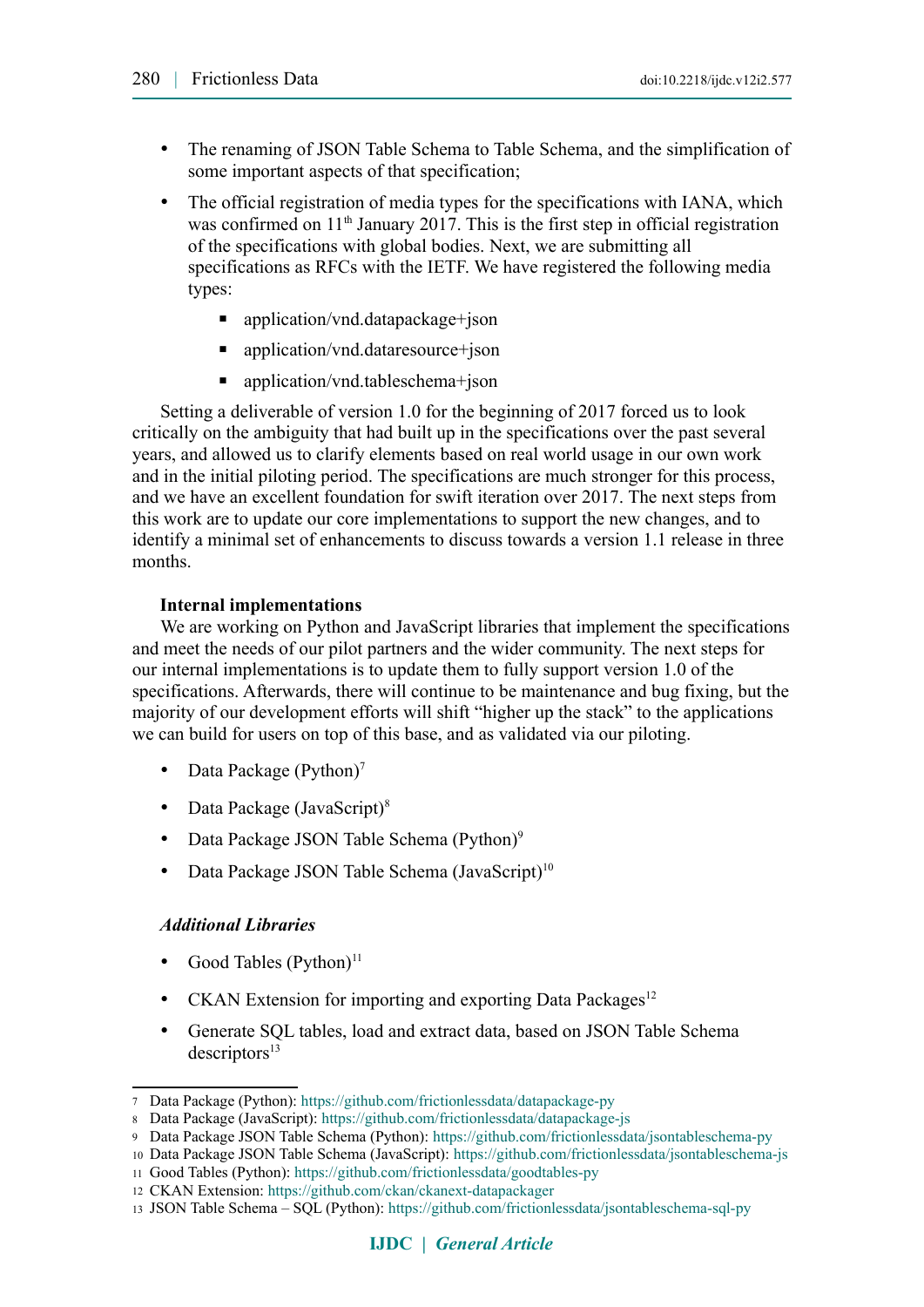Generate BigQuery tables, load and extract data, based on JSON Table Schema descriptors.<sup>14</sup>

#### **Partner implementations**

In addition to the work carried out by the Open Knowledge International technical team, we have worked with a number of technical partners on developing additional libraries to meet the needs of our pilot partners and the wider community.

rOpenSci are the official maintainers of the R libraries for (Tabular) Data Packages and will be the steward of these R libraries. This work has been completed and we have an agreement to build on and maintain these libraries up to the end of 2017.

Data Package R Library<sup>15</sup>

Open Data Institute (ODI) Labs are the official maintainers of the Ruby libraries. The initial work has been completed and they will continue to provide maintenance and support to the libraries. Moving forward we are looking to collaborate with the ODI Labs on a number of tools for sharing and working with data.

- Data Package Ruby Library<sup>16</sup>
- Data Package JSON Table Schema Ruby Library<sup>17</sup>

#### **Third-party implementations**

An encouraging sign of the usefulness of the specifications is the adoption of them without our explicit mediation. Some examples include MetaTab for spreadsheets (MetaTab,  $2017$ ), and Laravel Datasets<sup>18</sup> which integrates some of our work into a popular web application framework written in PHP. SmartCSV.fx is an application for editing CSV files first developed around November of 2015. The purpose, according to its creator, was to ease the creation of high quality CSV files:

'At work I have the need to fix wrong CSV files from customers. It is hard to find the errors and fix them in a text editor, even in a "normal" CSV editor. So I decided to write this simple JavaFX application' (Billman, [2017b\)](#page-10-9).

The tool originally used a custom CSV schema definition devised by the creator. Given its overlap of purpose, we reached out to the developer to better align his work with ours. Within a short amount of time, the developer switched to using Table Schema (Billman, [2017a\)](#page-10-8). This development is on track to provide a Java-based Table Schema library and, possibly, a Data Package library in 2017.

<span id="page-7-0"></span><sup>14</sup> JSON Table Schema - BigQuery (Python): [https://github.com/frictionlessdata/jsontableschema](https://github.com/frictionlessdata/jsontableschema-bigquery-py)[bigquery-py](https://github.com/frictionlessdata/jsontableschema-bigquery-py)

<span id="page-7-1"></span><sup>15</sup> Data Package R Library:<https://github.com/frictionlessdata/datapackage-r>

<span id="page-7-2"></span><sup>16</sup> Data Package Ruby Library:<https://github.com/frictionlessdata/datapackage-rb>

<span id="page-7-3"></span><sup>17</sup> Data Package JSON Table Schema Ruby Library: [https://github.com/frictionlessdata/jsontableschema](https://github.com/frictionlessdata/jsontableschema-rb)[rb](https://github.com/frictionlessdata/jsontableschema-rb)

<span id="page-7-4"></span><sup>18</sup> Laravel Datasets:<https://github.com/bluora/laravel-datasets-okfn>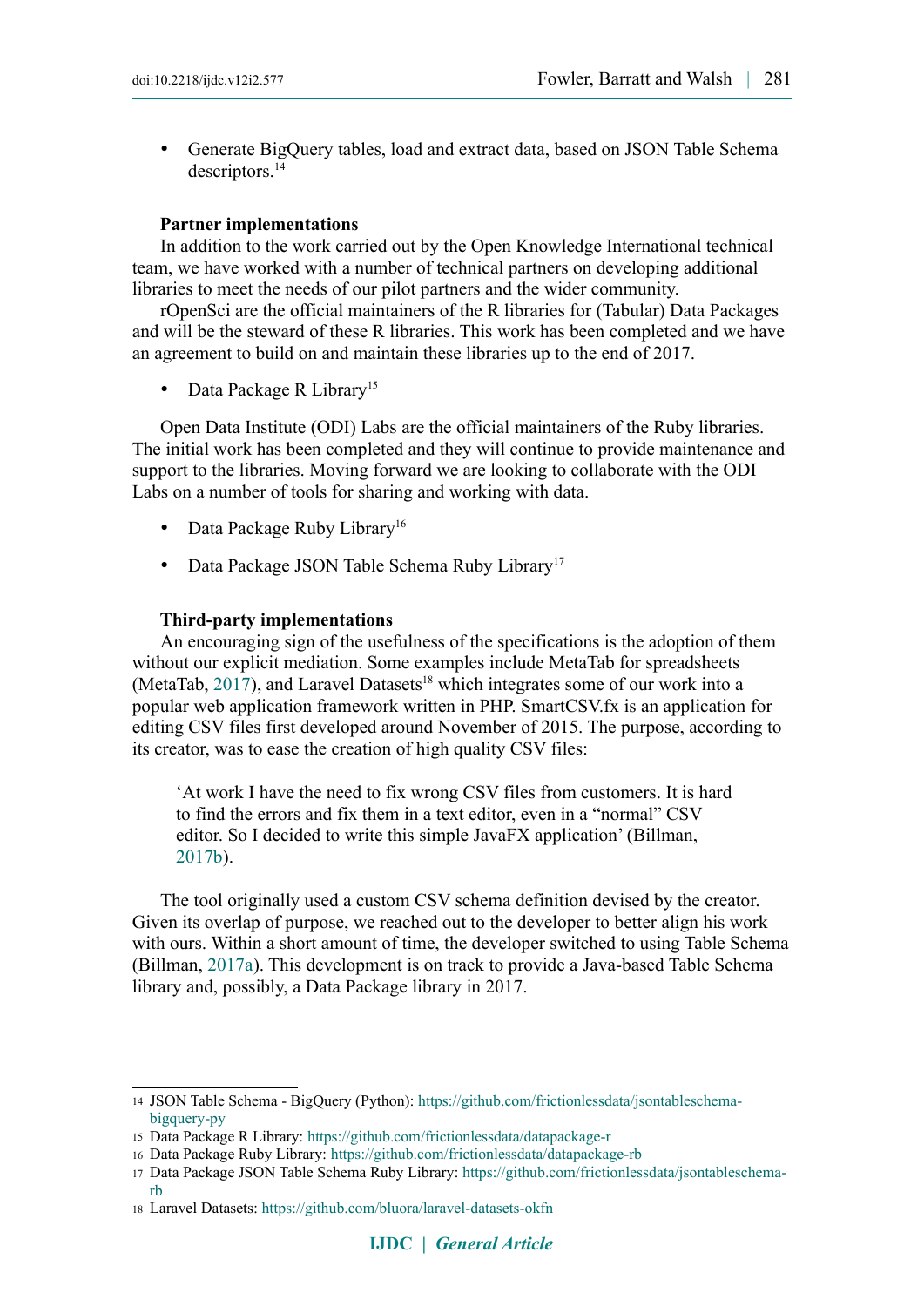#### **Driving data quality through user-facing apps**

On top of the core implementations, there are three major applications we are building leveraging our specifications and libraries: GoodTables.io, the Data Quality Dashboard, and the Data Package Registry. All three aim to solve painful, real-world problems when working with tabular data from a variety of sources. All three applications are concerned with the validation and promotion of data quality, and the enhanced possibilities for data usage based on a standardized, quality assured base.

GoodTables.io is a web service for the continuous validation of data quality. Modeled on the popular and effective "continuous integration" paradigm from software engineering, GoodTables.io allows any user working with data to register a data set, and have it automatically checked for quality on every update. GoodTables.io is based directly on our work in goodtables-py, which is the library that provides the majority of the logic. It is already usable as alpha software, and is part of our pilot with the Pacific Northwest National Laboratory (see above). A public beta should be ready for use in early 2017, following which we will add more data repository integrations (currently, data must be published on either GitHub or Amazon S3).

The Data Quality Dashboard is a service to interact with and visualize a set of data quality results. The core functionality is built on top of Good Tables, Data Package, and Table Schema, and it can work with any collection of data sources, tracking progress and generating high level statistics over time. Our pilot partner, The Western Pennsylvania Regional Data Center, is employing the dashboard over a large set of research data. The Dashboard currently also features a dedicated integration with CKAN and this has led to adoption by a number of existing CKAN portals in government and elsewhere. The next steps are to update the service so it can run in a self-service, automated fashion.

Together with our technical partner, Atomatic, we have developed the Data Package Registry: a web app for the storage and retrieval of Data Packages. It provides a simple pathway for publishing data, with built-in, high-level views via simple tables and charts, using the forthcoming Data Package Views specification. The work as part of this grant is building on the original Data Package Registry. While there is nothing about Data Packages that requires a centralized registry for their publication, this centralized registry does seek to become a high quality resource for open data across a range of fields of interest.

We are working with the UK Data Service, to explore the use of the registry as a way to replace current publication flows. The work on the first release of the registry is expected to finish in February 2017. It brings together all our specification and core implementation work, and exposes a smooth publication flow for data publishers, from source data right through to visualization of that data.

## **Conclusion**

Having started work on this concept through the process of developing CKAN, OpenSpending, and other data-intensive civic technology projects, we believe a decentralized, open standard for publishing tabular research data building on existing formats like CSV and JSON is a substantial contribution. Our experiences so far point to an unmet need for exactly this kind of approach in the research data ecosystem. Over the last year, we have noticed a very positive reaction driven by the needs of tool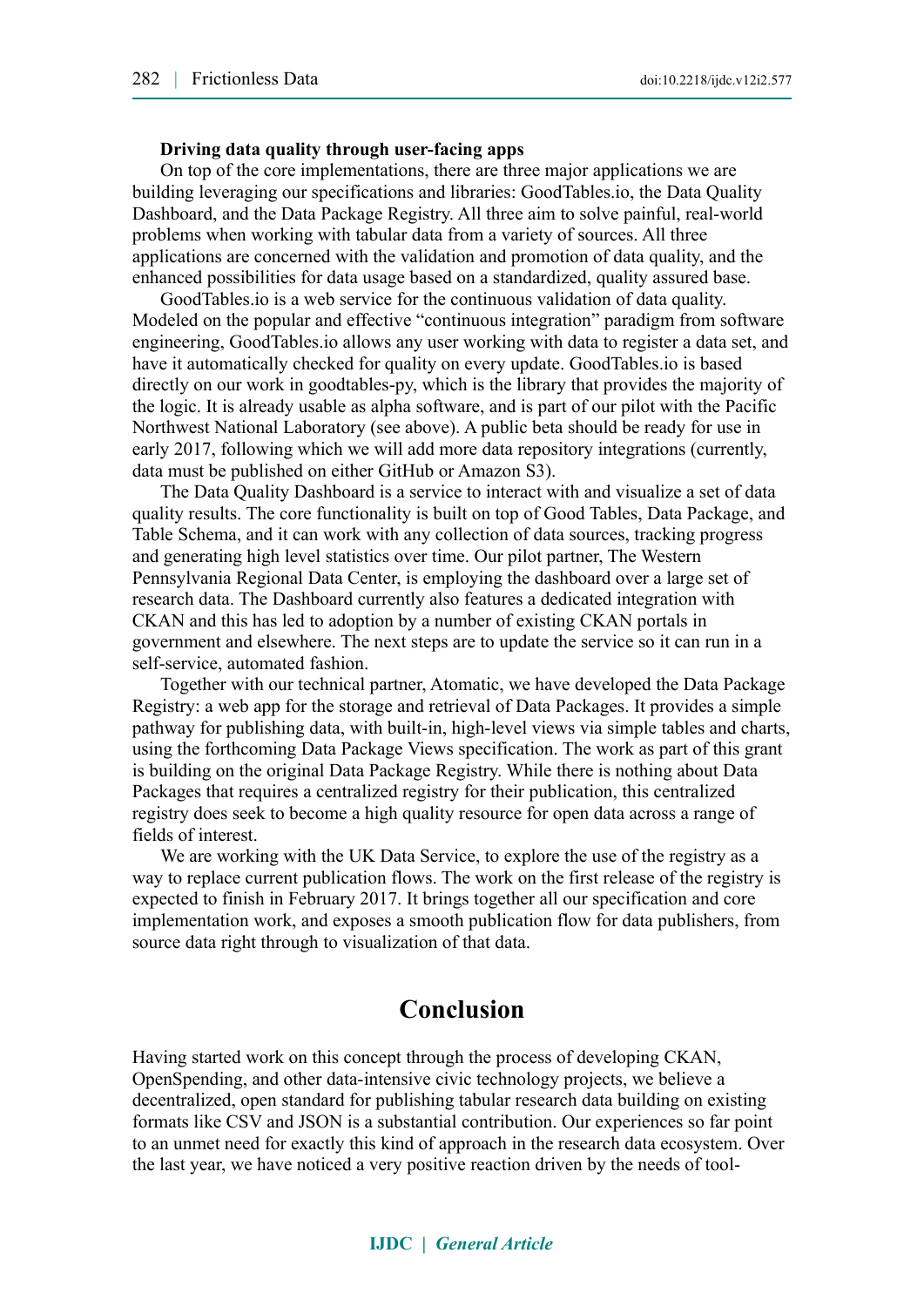makers (e.g. keeping the standards as simple as possible to make them easy to implement) while learning as much as we can about the needs of working researchers.

It is sometimes said that data standards are like toothbrushes: a good idea but no one wants to use anyone else's. Many existing standards and best practices already exist for sharing research data, however, as Ball et al. [\(2014\)](#page-10-11) note:

'the greatest problems occur, though, where standards compete directly and in the case of metadata standards this is rarer than might first be apparent.'

Our work with various communities, researchers, developers, and others, it is clear that the Data Package specifications are useful, not just for researchers, but for anyone who works with tabular data.

Through this approach, we expect broad-based improvements in data quality as well as increased re-use of data. As expressed by a researcher in our case study with Open Power System Data, significant time and energy is currently lost to cleaning data by early career researchers, many of whom may be more interested in generating novel insights than the sometimes tedious mechanics of data "wrangling". By providing an enabling environment for tools to create and consume well-packaged data, we can empower these researchers to do more with less by allowing for the integration of modular, automated data import and validation services into research data repositories. We suggest that data quality can thereby be made "visible" by enabling better quality control and providing standardized visualization options through tools like the forthcoming GoodTables.io, Data Quality Dashboard, and Data Package Registry.

#### **Going Forward**

We will continue to support users of the specifications while seeking out new researchspecific pilots and case studies. This will further allow us to develop the specifications and tooling grounded in lived reality. For example, Data Retriever, a tool developed by the "Weecology" la[b19](#page-9-0) recently adopted the Data Package specification. The tool automates the finding and restructuring of ecological datasets. White et al. [\(2013\)](#page-11-2) has argued "much of the shared data in ecology and evolutionary biology are not easily reused because they do not follow best practices in terms of data structure, metadata, and licensing." We will seek to interview the team to elaborate on their motivations for adoption and any challenges they faced. We have also seen interest by members of the Digital Humanities community. For instance, the Carnegie Museum of Art made their collections records public as a Data Package<sup>20</sup>.

By providing a simple metadata format that also describes tabular data at a columnar level, we hope to enable data transport integrations across a diversity of platforms, from the cloud (Google's BigQuery and Amazon's AWS) all the way to the researcher's desktop R, Python Pandas, or SQL environment. In order to get there, we need better support and integrations with the tools researchers use; Data Package integrations in software packages like MATLAB, SPSS, and SAS are critical. While early communitybuilt plugins exist, we need more researchers to provide solid use cases for piloting, further development, iteration, and testing. This also applies to the development of our specifications. Most of the relevant specifications and tooling work on Frictionless Data can be found on our GitHub organization $2<sup>1</sup>$ ; we welcome contributions.

<span id="page-9-0"></span><sup>19</sup> Weecology Lab:<http://weecology.org/>

<span id="page-9-1"></span><sup>20</sup> See<https://github.com/cmoa/collection>

<span id="page-9-2"></span><sup>21</sup> Frictionless Data – GitHub:<https://github.com/frictionlessdata/>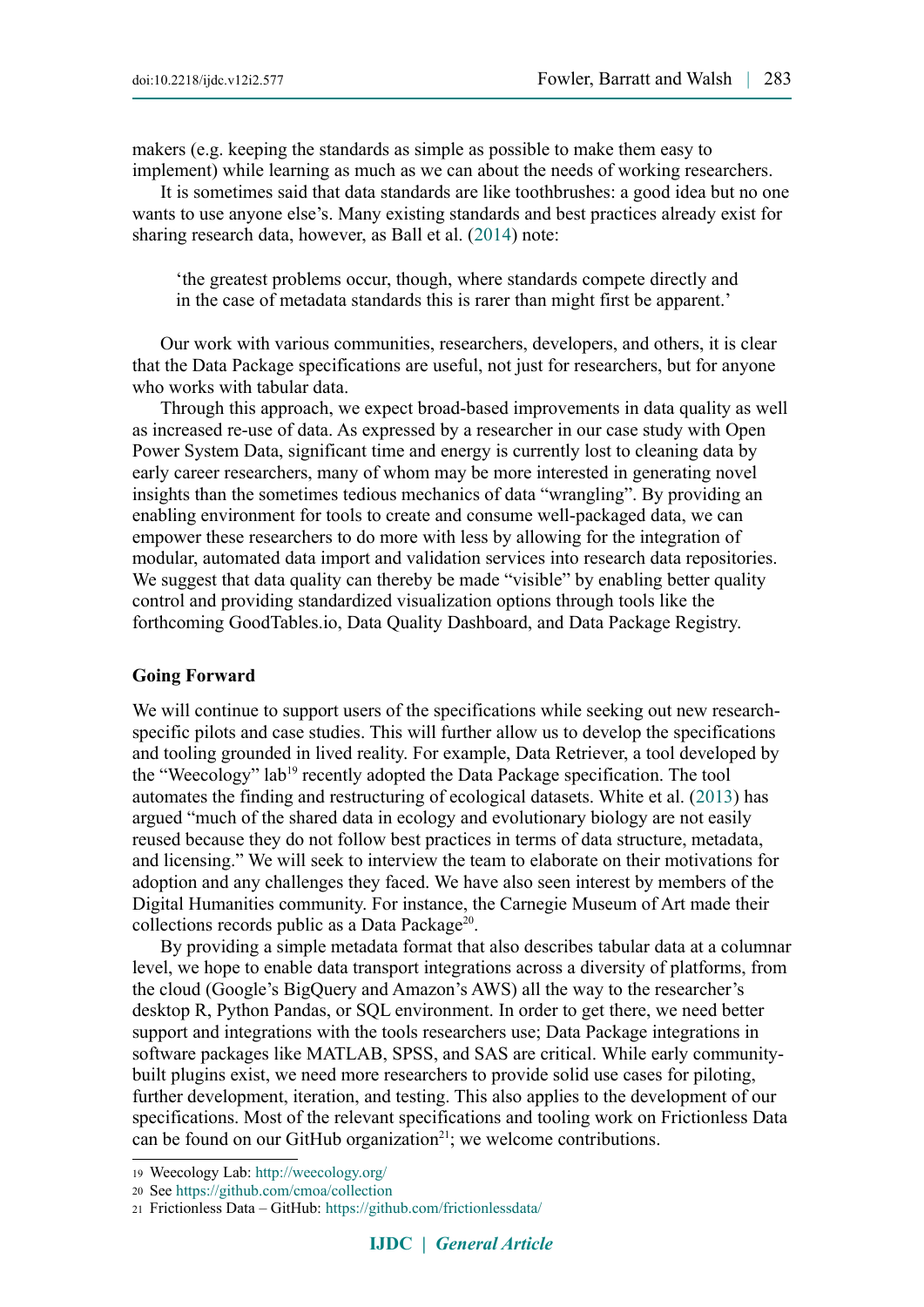## **Acknowledgments**

The development of Frictionless Data was generously supported by the Alfred P. Sloan Foundation.

## **References**

- <span id="page-10-11"></span>Ball, A., Chen, S., Greenberg, J., Perez, C., Jeffery, K., & Koskela, R. (2014). Building a disciplinary metadata standards directory. *International Journal of Digital Curation 9*(1). [doi:10.2218/ijdc.v9i1.308](http://dx.doi.org/10.2218/ijdc.v9i1.308)
- <span id="page-10-8"></span>Billmann, A. (2017a) SmartCSV.fx version 0.9. Retrieved from <http://www.billmann.de/2016/10/19/smartcsv-fx-version-0-9/>
- <span id="page-10-9"></span>Billmann, A. (2017b). SmartCSV.fx. Retrieved from <https://github.com/frosch95/SmartCSV.fx>
- <span id="page-10-0"></span>Dasu, T., & Johnson, T. (2003). Exploratory data mining and data cleaning. Vol. 479. John Wiley & Sons.
- <span id="page-10-7"></span>Kunze, J., Littman, J., Madden, L., Summers, E., Boyko, A., Vargas, B. (2016). The BagIt file packaging format (V0. 97). Retrieved from [https://tools.ietf.org/pdf/draft](https://tools.ietf.org/pdf/draft-kunze-bagit-12.pdf)[kunze-bagit-12.pdf](https://tools.ietf.org/pdf/draft-kunze-bagit-12.pdf)
- <span id="page-10-10"></span>Metatab. (2017). Metatab interface to datapackage.json. Retrieved from <http://metatab.org/2016/10/25/metatab-interface-to-datapackage-json/>
- <span id="page-10-3"></span>Molloy, J.C. (2011) The Open Knowledge Foundation: Open data means better science. *PLOS Biology, 9*(12). [doi:10.1371/journal.pbio.1001195](http://dx.doi.org/10.1371/journal.pbio.1001195)
- <span id="page-10-4"></span>Peng, R.D., Dominici, F., & Zeger, S.L. (2006). Reproducible epidemiologic research. *American Journal of Epidemiology, 163*(9).
- <span id="page-10-5"></span>Ram, K. (2013). *rOpenSci - open tools for open science.* AGU Fall Meeting Abstracts.
- <span id="page-10-1"></span>Tenopir, C., Allard, S., Douglass, K., Aydinoglu, A.U., Wu, L., Read, E., Manoff, M., & Frame, M. (2011). Data sharing by scientists: Practices and perceptions. *PLOS ONE 6*(6). [doi:10.1371/journal.pone.0021101](http://dx.doi.org/10.1371/journal.pone.0021101)
- <span id="page-10-6"></span>W3C CSV on the Web Working Group. (2016). CSV on the Web Repository. Retrieved from <http://w3c.github.io/csvw/>
- <span id="page-10-2"></span>Wellcome Open Research. (2016). How to publish - data guidelines. Retrieved from <https://wellcomeopenresearch.org/for-authors/data-guidelines>